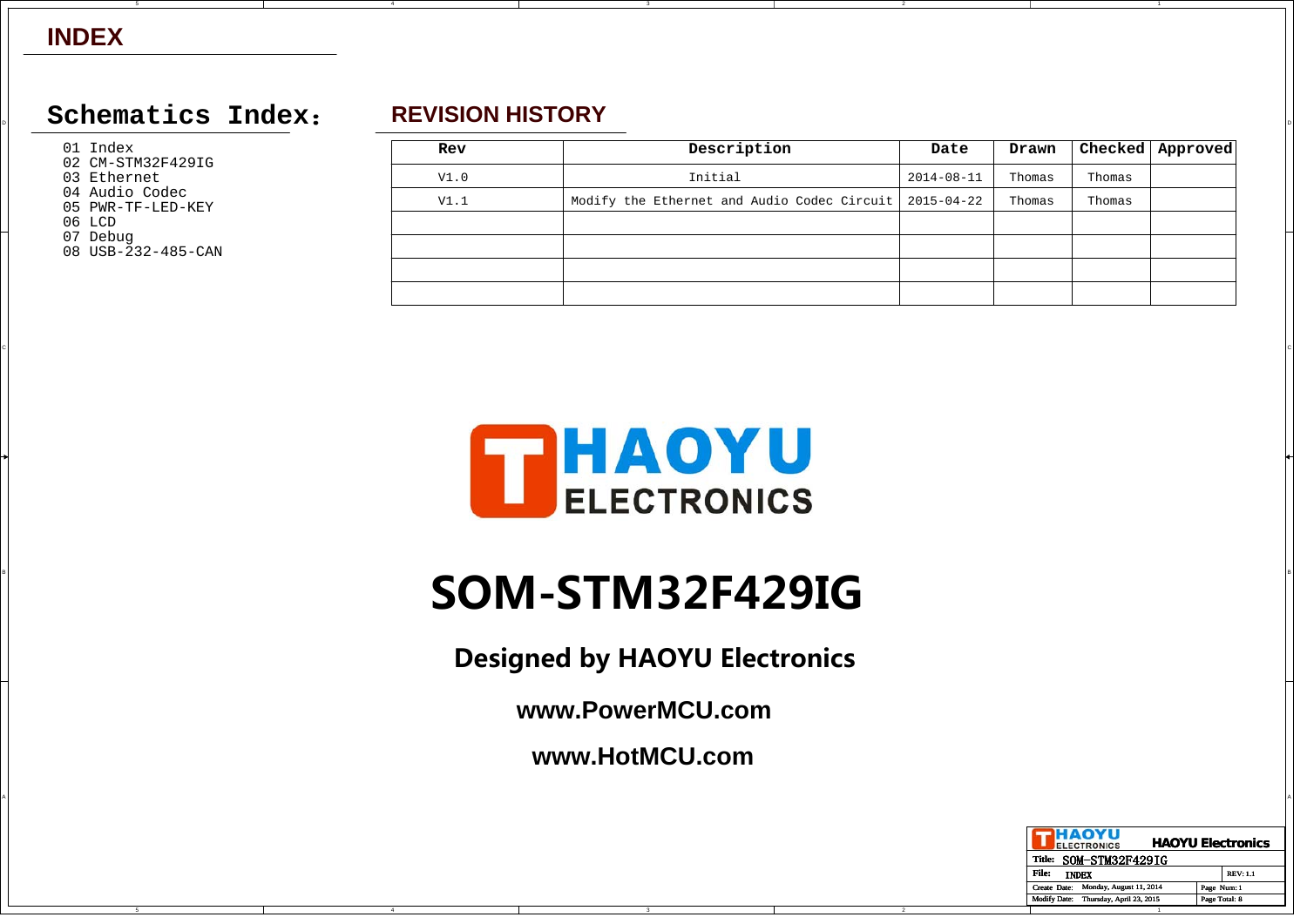#### **Extention Interface**

T1 T2 T3 T4 MARK MARK MARK MARK

 $\overline{ }$ 

 $\overline{\mathfrak{X}}$ 

 $\overline{\phantom{0}}$ 

 $\overline{\phantom{0}}$ 

 $\begin{array}{ccccccc} 5 & 2 & 1 \end{array}$ 



5

D

C

B



CONN RCPT 25x2

| H1         | H <sub>2</sub> | H <sub>3</sub> | H4                                                 |
|------------|----------------|----------------|----------------------------------------------------|
|            |                |                | O M3 O M3 O M3 O M3<br>PAD_M3 PAD_M3 PAD_M3 PAD_M3 |
|            |                |                |                                                    |
|            |                |                |                                                    |
| <b>GND</b> | <b>GND</b>     | GND            | GND                                                |

| <b>THAOYU</b><br><b>HAOYU Electronics</b><br>ELECTRONICS |              |
|----------------------------------------------------------|--------------|
| Title: SOM-STM32F429IG                                   |              |
| CM-STM32F429IG<br><b>REV: 1.1</b>                        | <b>File:</b> |
| Create Date: Monday, August 11, 2014<br>Page Num:2       |              |
| Page Total: 8<br>Modify Date: Thursday, April 23, 2015   |              |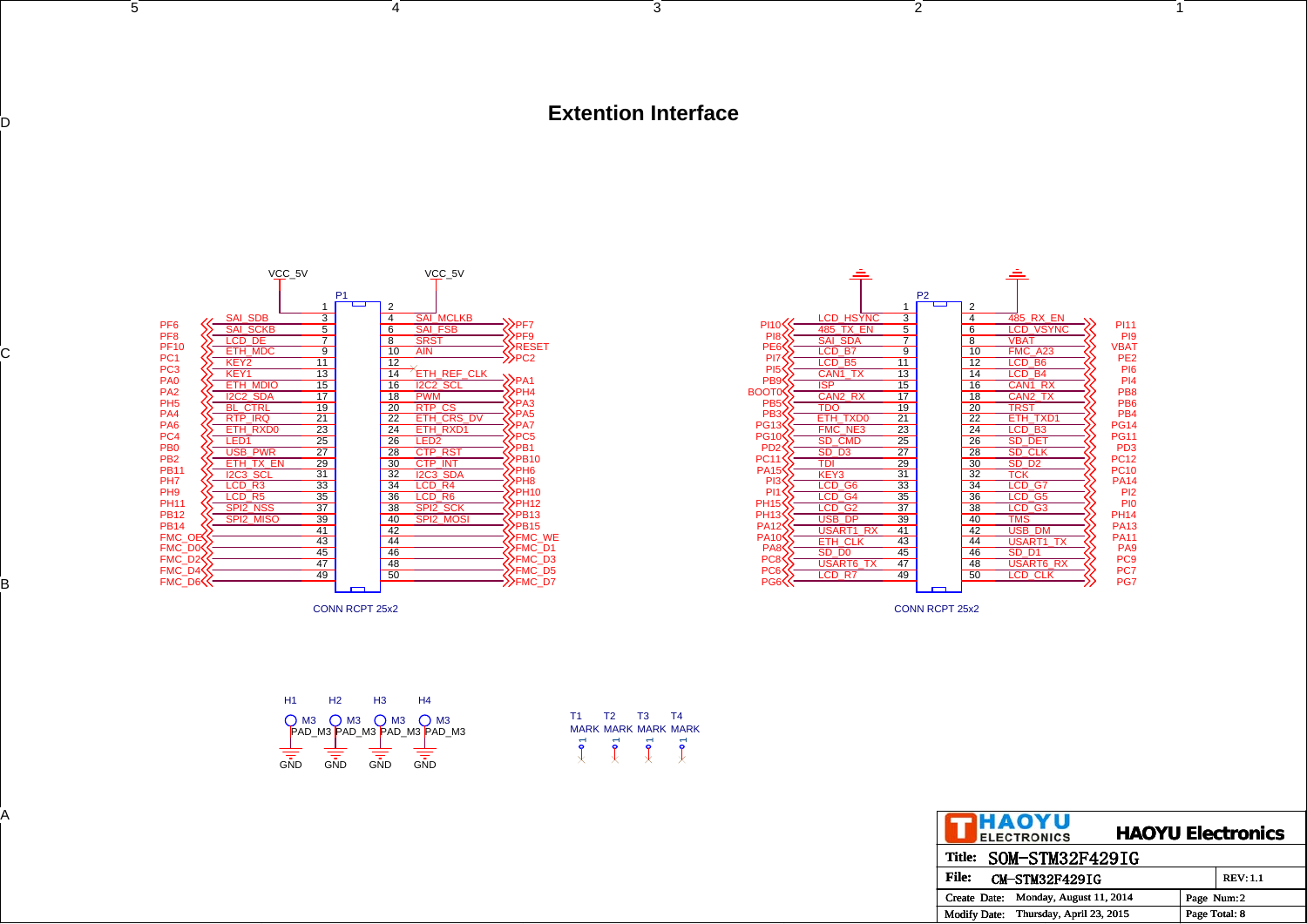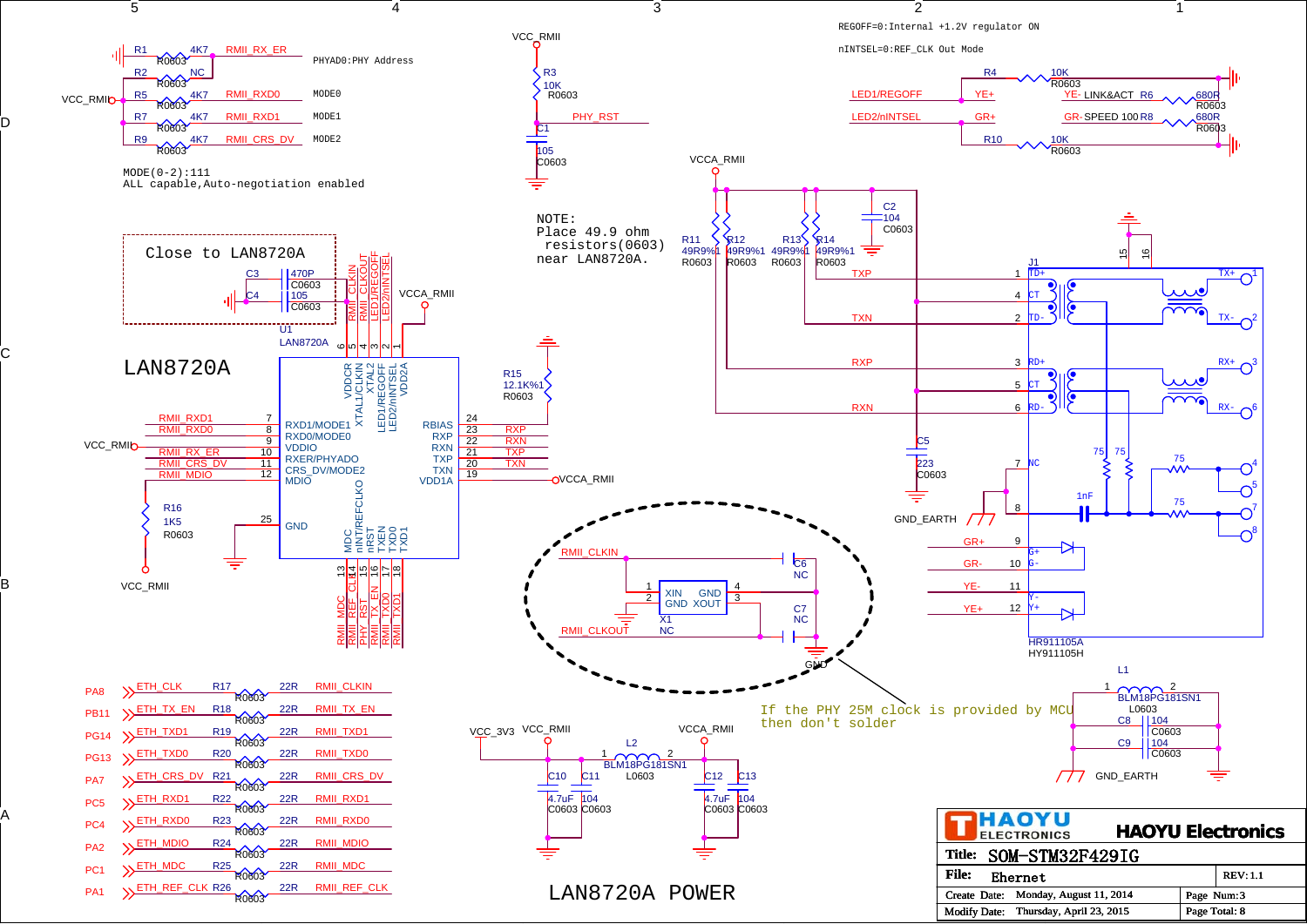

5

D

C

B

A



4

4







5



3

## **HPhone Output**

3



2

**File:**

Create Date: Saturday, August 23, 2014

Aduio Codec

Modify Date: Thursday, April 23, 2015 | Page Total:

2

1

1

REV: 1.1

8

Page Num: 4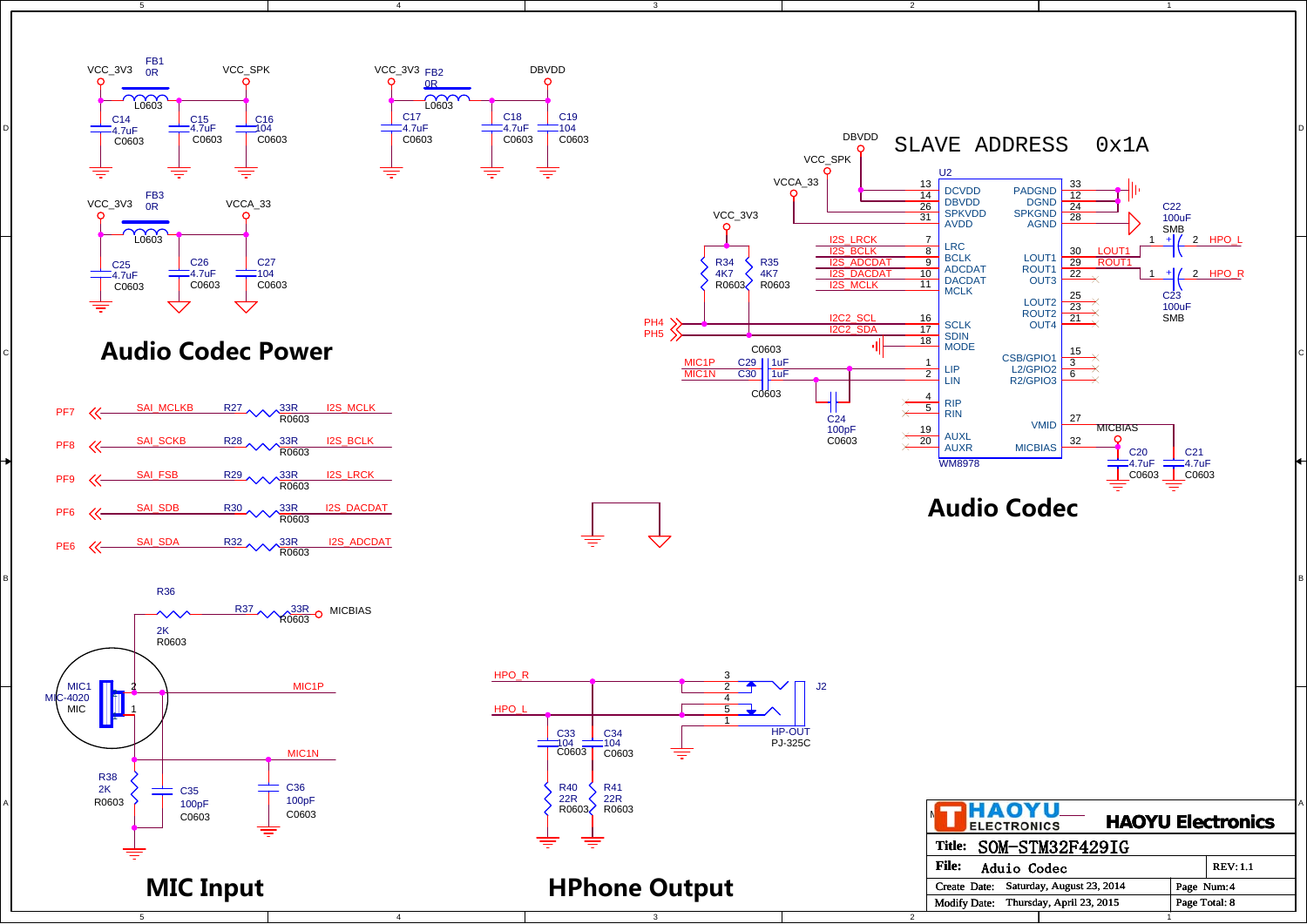

4

**DC 5V/1A Input**



5

C

B

A



5



3

PC8PC9 PD3

 PC11PD2



1

2

2



Serial Flash used for storing the fonts, image or user setting parameters etc.



EEPROM used for storing the MAC address or Setting parameters.

| PHAOYU<br><b>ELECTRONICS</b>                    |               | <b>HAOYU Electronics</b> |
|-------------------------------------------------|---------------|--------------------------|
| SOM-STM32F429IG<br><b>Title:</b>                |               |                          |
| <b>File:</b><br><b>PWR-TF-LED-KEY</b>           |               | <b>REV: 1.1</b>          |
| Saturday, August 23, 2014<br>Create Date:       | Page Num: 5   |                          |
| Thursday, April 23, 2015<br><b>Modify Date:</b> | Page Total: 8 |                          |
|                                                 |               |                          |



4

<sup>2</sup>



3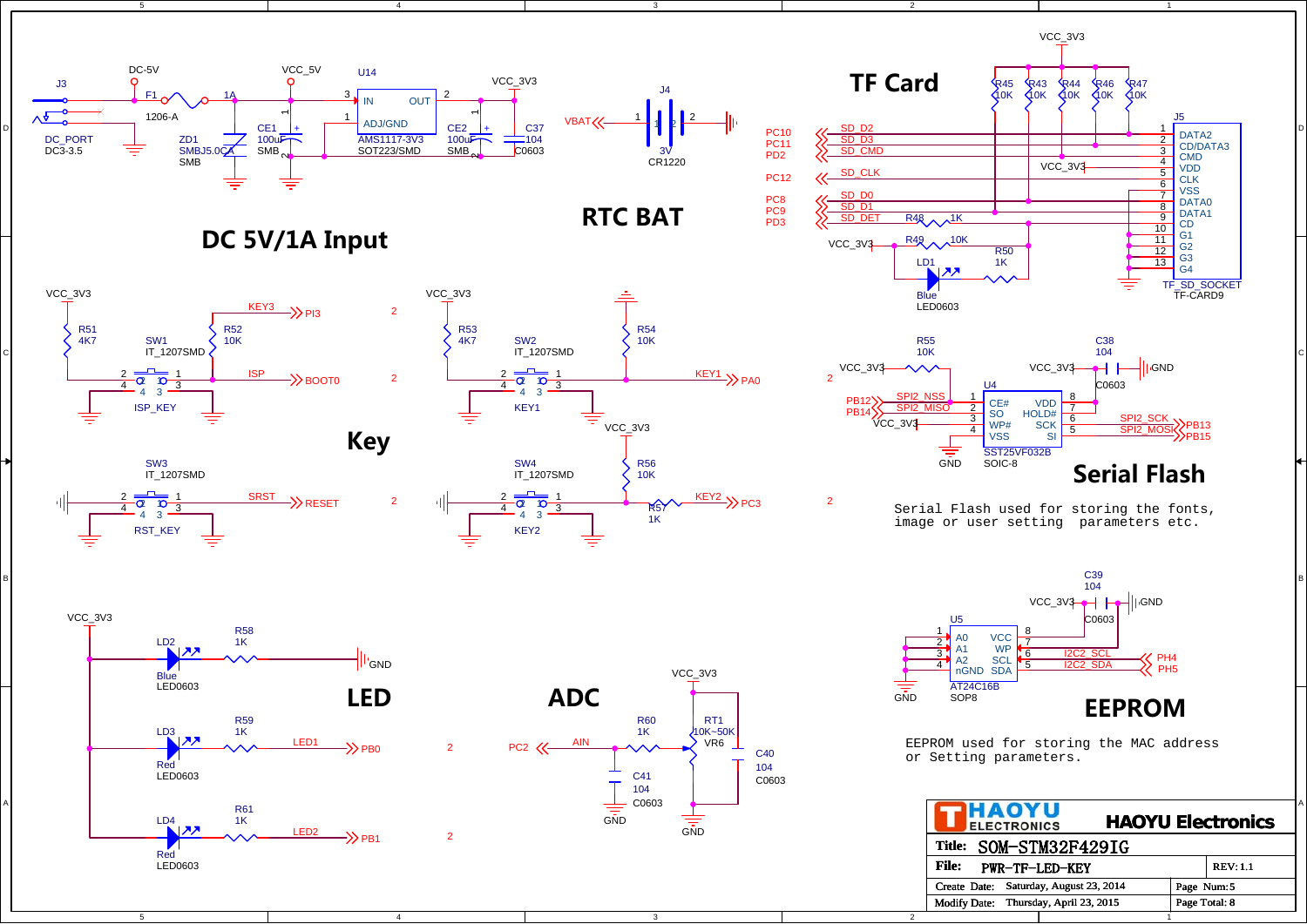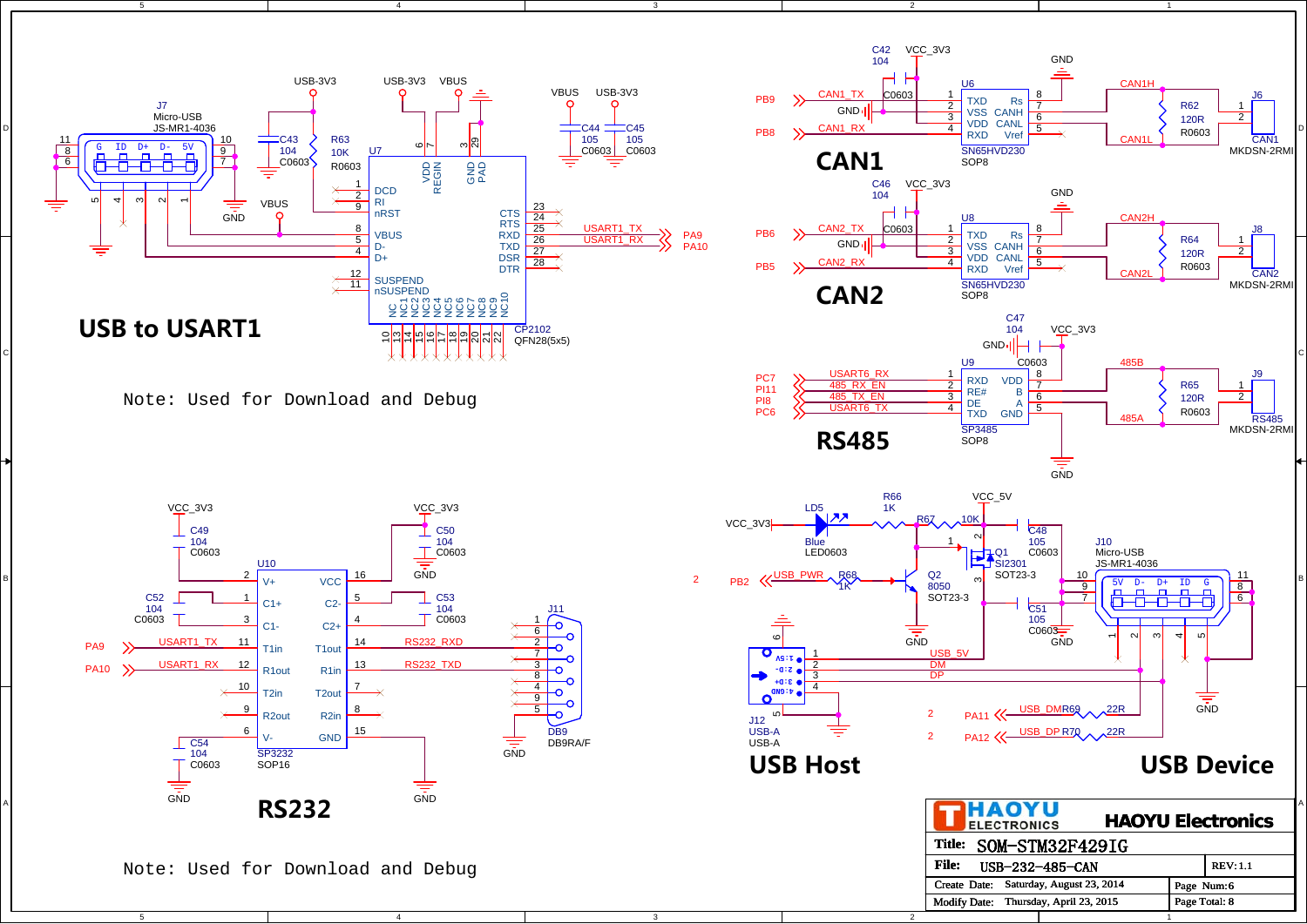

# **8 bit bus interface**

D

C

B

| Read | <b>Address:0x67000000</b><br>Write Address: 0x67000002 |              | <b>THAOYU</b><br>ELECTRONICS          |            | <b>HAOYU Electronics</b> |
|------|--------------------------------------------------------|--------------|---------------------------------------|------------|--------------------------|
|      |                                                        |              | Title: SOM-STM32F429IG                |            |                          |
|      |                                                        | <b>File:</b> | <b>LCD-EXTBUS</b>                     |            | <b>REV: 1.1</b>          |
|      |                                                        |              | Create Date: Monday, August 11, 2014  | Page Num:7 |                          |
|      |                                                        |              | Modify Date: Thursday, April 23, 2015 |            | Page Total: 8            |